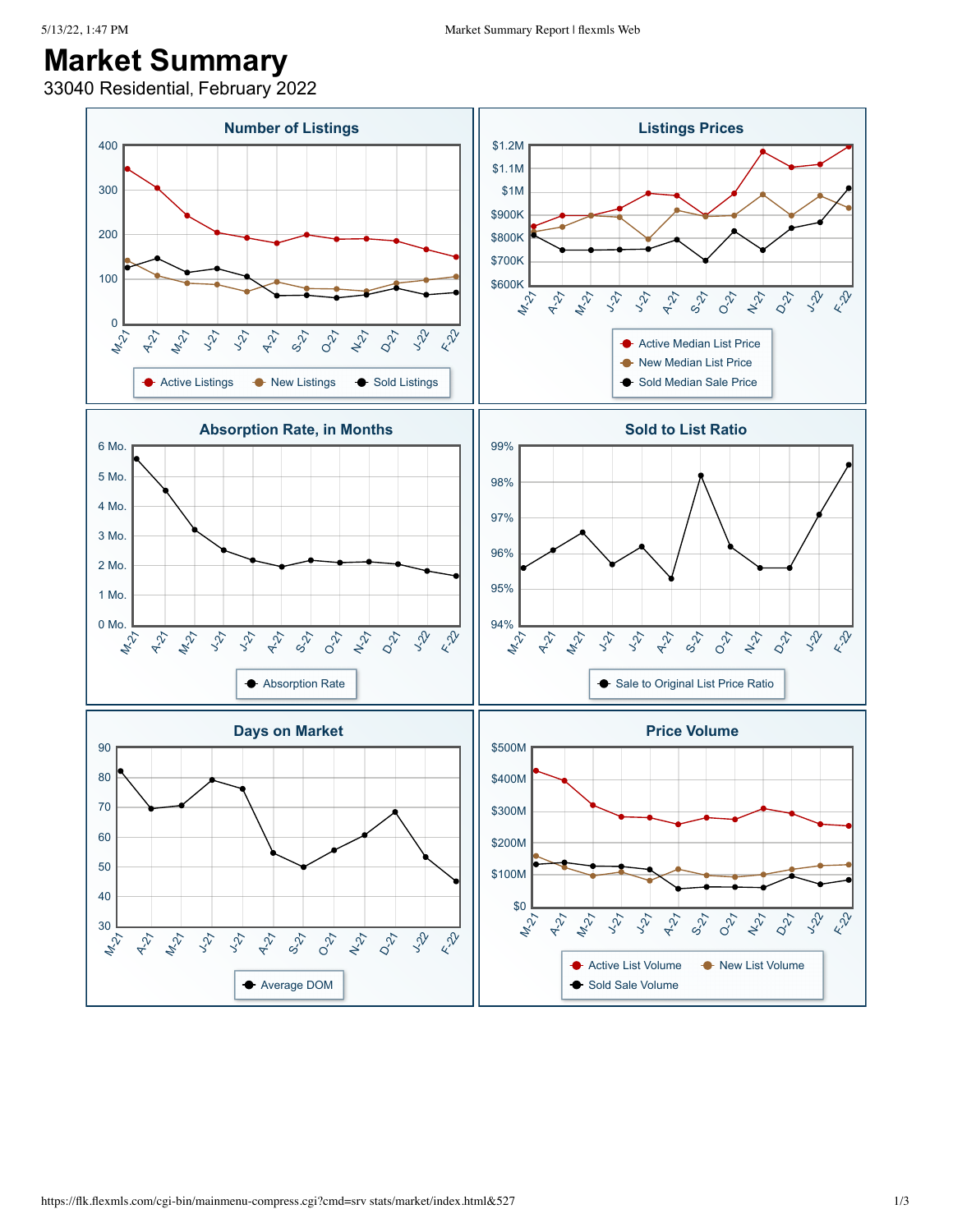5/13/22, 1:47 PM

Market Summary Report | flexmls Web

| <b>Summary Statistics</b> |             |             |          |                 |                 |          |
|---------------------------|-------------|-------------|----------|-----------------|-----------------|----------|
|                           | Feb-22      | Feb-21      | $%$ Chq  | <b>2022 YTD</b> | <b>2021 YTD</b> | $%$ Chg  |
| Absorption Rate           | 1.65        | 6.01        | $-72.55$ | 1.73            | 6.31            | $-72.58$ |
| Average List Price        | \$1.700.424 | \$1,290,521 | 31.76    | \$1.417.181     | \$1,186,152     | 19.48    |
| Median List Price         | \$1.197.000 | \$877,000   | 36.49    | \$999.000       | \$829.500       | 20.43    |
| Average Sale Price        | \$1,208,939 | \$1,125,147 | 7.45     | \$1,151,162     | \$1,079,872     | 6.60     |
| Median Sale Price         | \$1,017,000 | \$797.500   | 27.52    | \$920,000       | \$749.653       | 22.72    |
| Average DOM               | 45          | 91          | $-50.55$ | 49              | 91              | $-46.15$ |
| Median DOM                | 19          | 36          | -47.22   | 18              | 51              | $-64.71$ |

| <b>Sold Listings</b> |                                          |                         |          |                |                   |          | <b>Pending Listings</b> |                |                         |          |                |                |          |
|----------------------|------------------------------------------|-------------------------|----------|----------------|-------------------|----------|-------------------------|----------------|-------------------------|----------|----------------|----------------|----------|
|                      | <b>This Month</b><br><b>Year to Date</b> |                         |          |                | <b>This Month</b> |          |                         |                | <b>Year to Date</b>     |          |                |                |          |
|                      | 2022                                     | 2021                    | % Chg    | 2022           | 2021              | % Chg    |                         | 2022           | 2021                    | % Chg    | 2022           | 2021           | % Chg    |
| 0-99,999             | 0                                        | 0                       | 0.0      | 0              | 0                 | 0.0      | 0-99,999                | 0              | 0                       | 0.0      | 0              | 0              | 0.0      |
| 100,000-149,999      | $\overline{c}$                           | 0                       | N/A      | 4              | 0                 | N/A      | 100,000-149,999         | 1              | $\mathbf 0$             | N/A      | 4              | 0              | N/A      |
| 150,000-199,999      | 1                                        | $\mathbf{1}$            | 0.0      | 2              | $\overline{c}$    | 0.0      | 150,000-199,999         | 6              | $\mathbf{0}$            | N/A      | 9              | $\mathbf{1}$   | 800.0    |
| 200,000-249,999      | 0                                        | $\mathbf{1}$            | $-100.0$ | $\overline{2}$ | 3                 | $-33.3$  | 200,000-249,999         | 1              | 1                       | 0.0      | 2              | 2              | 0.0      |
| 250,000-299,999      | 2                                        | 0                       | N/A      | 3              | $\mathbf{1}$      | 200.0    | 250,000-299,999         | 3              | $\mathbf{1}$            | 200.0    | 5              | 3              | 66.7     |
| 300,000-349,999      | 1                                        | $\overline{2}$          | $-50.0$  | 2              | 3                 | $-33.3$  | 300,000-349,999         | 0              | $\overline{2}$          | $-100.0$ | 0              | 4              | $-100.0$ |
| 350,000-399,999      | 0                                        | 5                       | $-100.0$ | 1              | 9                 | $-88.9$  | 350,000-399,999         | $\overline{2}$ | 6                       | $-66.7$  | 5              | 15             | $-66.7$  |
| 400,000-449,999      | 0                                        | $\overline{2}$          | $-100.0$ | $\overline{2}$ | 6                 | $-66.7$  | 400,000-449,999         | 3              | 11                      | $-72.7$  | 5              | 12             | $-58.3$  |
| 450,000-499,999      | 3                                        | 4                       | $-25.0$  | 6              | 5                 | 20.0     | 450,000-499,999         | $\overline{2}$ | 6                       | $-66.7$  | 4              | 12             | $-66.7$  |
| 500,000-549,999      | 2                                        | 3                       | $-33.3$  | 6              | 8                 | $-25.0$  | 500,000-549,999         | 0              | 5                       | $-100.0$ | 2              | 9              | $-77.8$  |
| 550,000-599,999      | 2                                        | 4                       | $-50.0$  | 6              | 10                | $-40.0$  | 550,000-599,999         | 1              | $\overline{2}$          | $-50.0$  | 5              | 5              | 0.0      |
| 600,000-649,999      | $\overline{\mathbf{c}}$                  | 6                       | -66.7    | 6              | 13                | $-53.8$  | 600,000-649,999         | 8              | 4                       | 100.0    | 11             | 9              | 22.2     |
| 650,000-699,999      | 3                                        | 3                       | 0.0      | 4              | 9                 | $-55.6$  | 650,000-699,999         | 1              | 15                      | $-93.3$  | 10             | 21             | $-52.4$  |
| 700,000-749,999      | 5                                        | 5                       | 0.0      | 6              | 9                 | $-33.3$  | 700,000-749,999         | 5              | 6                       | $-16.7$  | 7              | 10             | $-30.0$  |
| 750,000-799,999      | 4                                        | 3                       | 33.3     | 7              | 6                 | 16.7     | 750,000-799,999         | 8              | $\overline{2}$          | 300.0    | 15             | 6              | 150.0    |
| 800,000-849,999      | 2                                        | $\mathbf{1}$            | 100.0    | 3              | 3                 | 0.0      | 800,000-849,999         | 4              | $\overline{4}$          | 0.0      | $\overline{7}$ | 5              | 40.0     |
| 850,000-899,999      | $\overline{c}$                           | 5                       | $-60.0$  | 7              | 9                 | $-22.2$  | 850,000-899,999         | 4              | $\overline{4}$          | 0.0      | 9              | 12             | $-25.0$  |
| 900,000-949,999      | 2                                        | 3                       | $-33.3$  | 3              | 5                 | $-40.0$  | 900,000-949,999         | 7              | 4                       | 75.0     | 7              | 6              | 16.7     |
| 950,000-999,999      | 1                                        | $\overline{2}$          | $-50.0$  | 4              | 4                 | 0.0      | 950,000-999,999         | 4              | 3                       | 33.3     | 5              | 8              | $-37.5$  |
| 1,000,000-1,099,999  | $\overline{c}$                           | $\mathbf 0$             | N/A      | 3              | $\mathbf{1}$      | 200.0    | 1,000,000-1,099,999     | 0              | $\mathbf{1}$            | $-100.0$ | 3              | $\mathbf{1}$   | 200.0    |
| 1,100,000-1,199,999  | 5                                        | 3                       | 66.7     | 9              | 4                 | 125.0    | 1,100,000-1,199,999     | 7              | 3                       | 133.3    | 15             | $\overline{7}$ | 114.3    |
| 1,200,000-1,299,999  | $\overline{c}$                           | 5                       | -60.0    | 4              | 6                 | $-33.3$  | 1,200,000-1,299,999     | 3              | 9                       | $-66.7$  | 9              | 10             | $-10.0$  |
| 1,300,000-1,399,999  | 1                                        | $\mathbf{1}$            | 0.0      | 3              | 3                 | 0.0      | 1,300,000-1,399,999     | 1              | $\overline{\mathbf{4}}$ | $-75.0$  | 4              | 5              | $-20.0$  |
| 1,400,000-1,499,999  | 2                                        | $\mathbf{1}$            | 100.0    | 3              | 3                 | 0.0      | 1,400,000-1,499,999     | 1              | $\overline{2}$          | $-50.0$  | 3              | 6              | $-50.0$  |
| 1,500,000-1,599,999  | 5                                        | 0                       | N/A      | 7              | $\mathbf{1}$      | 600.0    | 1,500,000-1,599,999     | 5              | 0                       | N/A      | 6              | 0              | N/A      |
| 1,600,000-1,699,999  | 2                                        | 3                       | $-33.3$  | 3              | 4                 | $-25.0$  | 1,600,000-1,699,999     | 5              | 1                       | 400.0    | 5              | 1              | 400.0    |
| 1,700,000-1,799,999  | 3                                        | $\mathbf{1}$            | 200.0    | 6              | 3                 | 100.0    | 1,700,000-1,799,999     | 0              | $\overline{2}$          | $-100.0$ | 2              | 2              | 0.0      |
| 1,800,000-1,899,999  | $\overline{2}$                           | 1                       | 100.0    | 3              | 3                 | 0.0      | 1,800,000-1,899,999     | 3              | 3                       | 0.0      | 3              | 6              | $-50.0$  |
| 1,900,000-1,999,999  | 1                                        | 0                       | N/A      | 1              | 0                 | N/A      | 1,900,000-1,999,999     | $\overline{2}$ | 3                       | $-33.3$  | 4              | 7              | $-42.9$  |
| 2,000,000-2,249,999  | 3                                        | $\overline{\mathbf{4}}$ | $-25.0$  | 4              | 8                 | $-50.0$  | 2,000,000-2,249,999     | 2              | 0                       | N/A      | 5              | 1              | 400.0    |
| 2,250,000-2,499,999  | 5                                        | $\overline{c}$          | 150.0    | 7              | 3                 | 133.3    | 2,250,000-2,499,999     | 3              | $\overline{7}$          | $-57.1$  | 7              | 10             | $-30.0$  |
| 2,500,000-2,749,999  | 0                                        | $\mathbf{1}$            | $-100.0$ | 2              | $\overline{c}$    | 0.0      | 2,500,000-2,749,999     | 1              | 3                       | $-66.7$  | 4              | 4              | 0.0      |
| 2,750,000-2,999,999  | 2                                        | $\mathbf{1}$            | 100.0    | 3              | $\overline{c}$    | 50.0     | 2,750,000-2,999,999     | 0              | 3                       | $-100.0$ | 3              | 4              | $-25.0$  |
| 3,000,000-3,249,999  | 0                                        | 3                       | $-100.0$ | 1              | 4                 | $-75.0$  | 3,000,000-3,249,999     | 0              | $\mathbf{1}$            | $-100.0$ | 1              | 1              | 0.0      |
| 3,250,000-3,499,999  | 1                                        | 0                       | N/A      | 1              | 1                 | 0.0      | 3,250,000-3,499,999     | 4              | $\mathbf{1}$            | 300.0    | 7              | $\mathbf{1}$   | 600.0    |
| 3,500,000-3,749,999  | 0                                        | 0                       | 0.0      | 0              | 0                 | 0.0      | 3,500,000-3,749,999     | 0              | 0                       | 0.0      | 0              | 0              | 0.0      |
| 3,750,000-3,999,999  | 0                                        | $\mathbf{1}$            | $-100.0$ | 0              | $\mathbf{1}$      | $-100.0$ | 3,750,000-3,999,999     | 1              | $\mathbf{1}$            | 0.0      | 1              | 4              | $-75.0$  |
| 4,000,000-4,249,999  | 0                                        | 0                       | 0.0      | 0              | 0                 | 0.0      | 4,000,000-4,249,999     | 0              | $\mathbf 0$             | 0.0      | 0              | 0              | 0.0      |
| 4,250,000-4,499,999  | 0                                        | $\mathbf{1}$            | $-100.0$ | 0              | $\mathbf{1}$      | $-100.0$ | 4,250,000-4,499,999     | 0              | $\mathbf 0$             | 0.0      | 0              | 0              | 0.0      |
| 4,500,000-4,749,999  | 0                                        | 0                       | 0.0      | 0              | 0                 | 0.0      | 4,500,000-4,749,999     | 0              | 0                       | 0.0      | 0              | 0              | 0.0      |
| 4,750,000-4,999,999  | 0                                        | 0                       | 0.0      | 0              | 0                 | 0.0      | 4,750,000-4,999,999     | 0              | $\Omega$                | 0.0      | 0              | $\mathbf 0$    | 0.0      |
| 5,000,000+           | 0                                        | 0                       | 0.0      | 1              | 1                 | 0.0      | 5,000,000+              | 1              | 0                       | N/A      | 1              | 0              | N/A      |
| Totals               | 70                                       | 78                      | $-10.3$  | 135            | 156               | $-13.5$  | <b>Totals</b>           | 99             | 120                     | $-17.5$  | 195            | 210            | $-7.1$   |